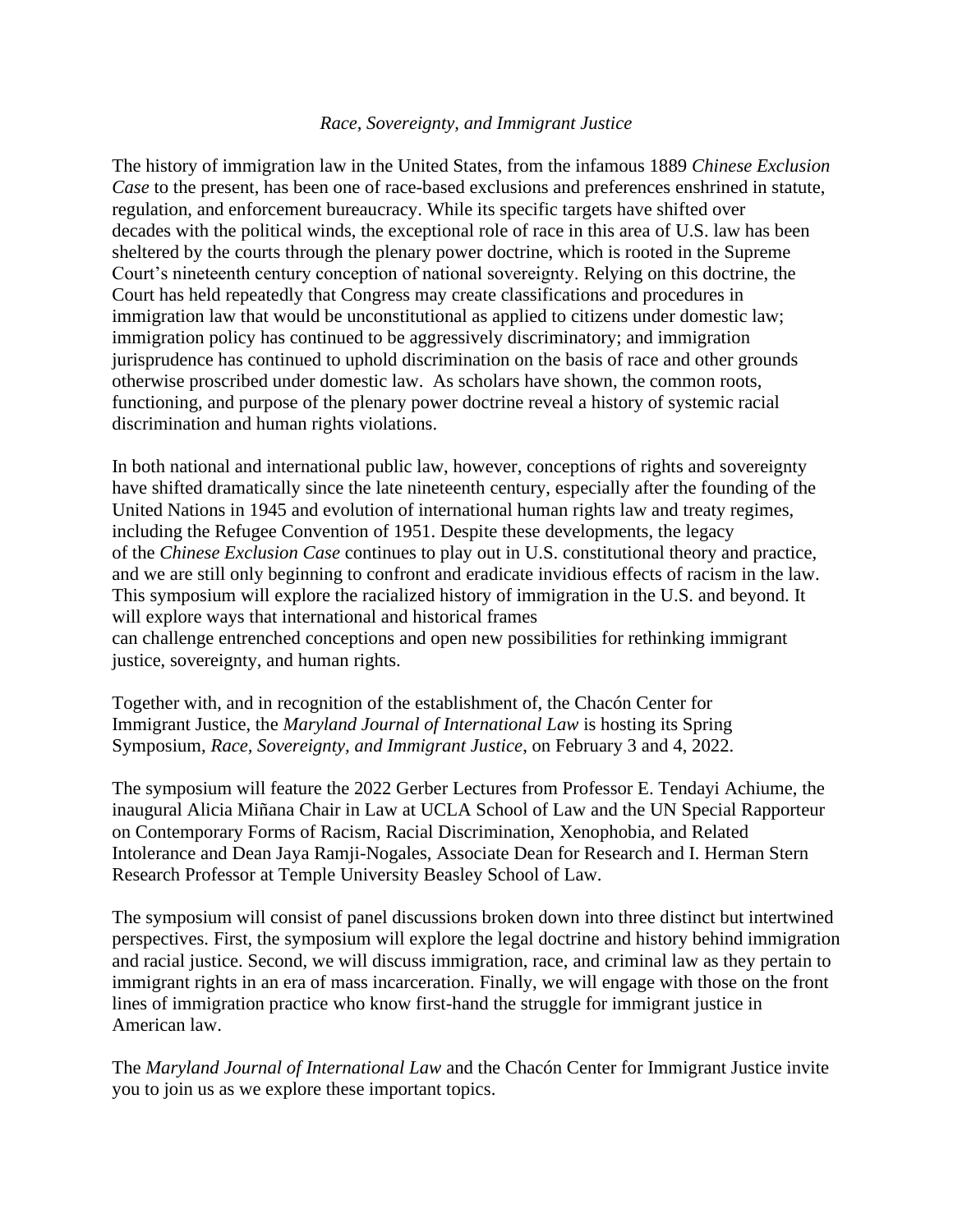## **Thursday, February 3, 2022**

5:30 p.m.—Welcome and Opening Remarks by Hannah Aponte, Editor-in-Chief of the *Maryland Journal of International Law*

5:45 p.m. – 6:15 p.m.—Celebration of the Chacón Center for Immigrant Justice

6:15 p.m. – 7:30 p.m.—2022 Gerber Lecture by [Professor E. Tendayi Achiume,](https://law.ucla.edu/faculty/faculty-profiles/e-tendayi-achiume) the inaugural Alicia Miñana Chair in Law at UCLA School of Law and the UN Special Rapporteur on Contemporary Forms of Racism, Racial Discrimination, Xenophobia, and Related Intolerance, with an introduction by [Professor Matiangai Sirleaf,](https://www.law.umaryland.edu/Faculty-and-Staff-List/profile.php?id=1216) Nathan Patz Professor of Law at the University of Maryland Francis King Carey School of Law

## **Friday, February 4, 2022**

9:00 a.m.—Welcome and Opening Remarks by [Dean Donald Tobin,](https://www.law.umaryland.edu/Faculty-and-Staff-List/profile.php?id=1061) Dean of the University of Maryland Francis King Carey School of Law, and Paul Edwards, Executive Articles Editor of the *Maryland Journal of International Law*

9:30 a.m. – 10:45 a.m.—Immigration and Racial Justice: Legal Doctrine and History

Speakers:

[Professor Karla McKanders,](https://law.vanderbilt.edu/bio/karla-mckanders) Clinical Professor of Law and Associate Director, Legal Clinic at Vanderbilt Law School

[Professor Hiroshi Motomura,](https://law.ucla.edu/faculty/faculty-profiles/hiroshi-motomura) Susan Westerberg Prager Distinguished Professor of Law and Faculty Co-Director, Center for Immigration Law and Policy at UCLA Law

[Professor K-Sue Park,](https://www.law.georgetown.edu/faculty/k-sue-park/) Associate Professor of Law at Georgetown Law

Moderator: [Professor Matiangai Sirleaf,](https://www.law.umaryland.edu/Faculty-and-Staff-List/profile.php?id=1216) Nathan Patz Professor of Law at the University of Maryland Francis King Carey School of Law

11:00 a.m. – 12:15 p.m.—Immigration, Race, and Criminal Law: Immigrant Rights in an Era of Mass Incarceration

Speakers:

[Professor Jennifer Chacón,](https://www.law.berkeley.edu/our-faculty/faculty-profiles/jennifer-m-chacon/#tab_profile) Professor of Law at UC Berkeley School of Law

[Professor Eisha Jain,](https://law.unc.edu/people/eisha-jain/) Assistant Professor of Law at UNC School of Law

[Professor Amelia Wilson,](https://www.law.columbia.edu/faculty/amelia-wilson) Lecturer in Law and Staff Attorney and Associate Research Scholar with the Immigrants' Rights Clinic at Columbia Law School